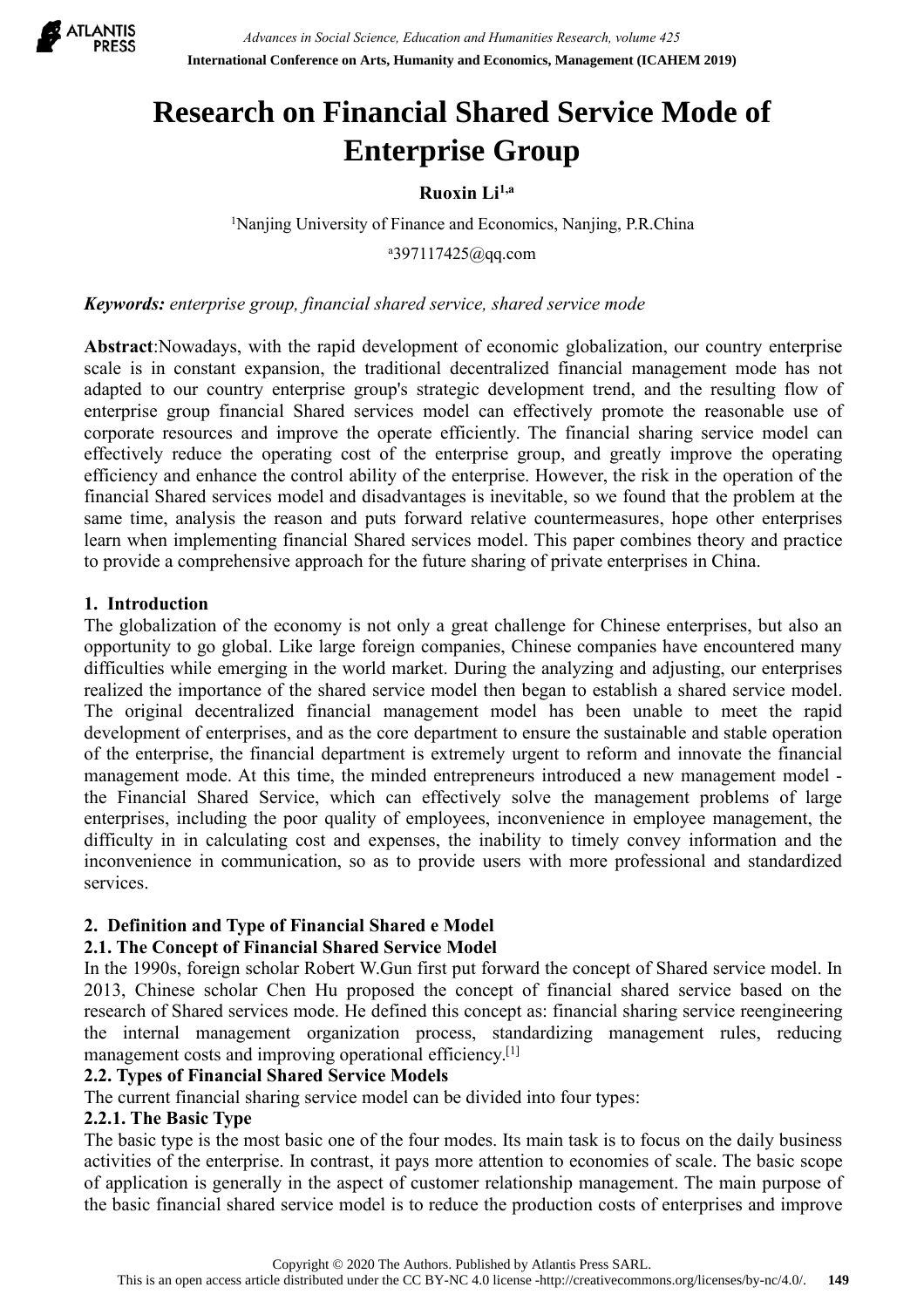

**EXELANTIS**<br> **EXELANTIS**<br> **EXELANTIS**<br> **EXELANTISHERTS**<br> **EXELANTISHERTS**<br> **EXELANTISES**<br> **EXELANTISES**<br> **EXELANTISES**<br> **EXELANTISES**<br> **EXELANTISES**<br> **EXELANTISES**<br> **EXELANTISES**<br> **EXELANTISES**<br> **EXELANTISES**<br> **EXELANTISES 2.2.2. Market Type**<br> **2.2.2. Market Type**<br> **2.2.2. Market Type**<br> **2.2.2. Market Type**<br> **2.2.2. Market Type**<br> **2.3.2. Market Type**<br> **2.3.2. Market Type**<br> **2.4.2. Market Type**<br> **2.4.2. Market Type**<br> **2.4.2. Market Type**<br> **2** *Advances in Social Science, Education and Humanities Research, volume 425*<br> **The emergence of the enterprise**.<sup>[2]</sup><br> **The emergence of market-oriented means that enterprises have the initiative to effectively separate<br>
th EXECTS**<br> **EXECTS Advances in Social Science, Education and Humanities Research, volume 425**<br> **2.2.2. Market Type**<br> **2.2.2. Market Type**<br> **The emergence of market-oriented means that enterprises have the initiative to effe EXECT:** Advances in Social Science, Education and Humanities Research, volume 425<br> **PRESS**<br>
the effectiveness of the enterprise.<sup>[2]</sup><br> **2.2.2. Market Type**<br>
emergence of market-oriented means that enterprises have the ini **LANTIS**<br> **PRESS**<br> **CONFIGUATE:** Advances in Social Science, Education and Humanities Research, volume 425<br> **2.2.2. Market Type**<br>
The emergence of market-oriented means that enterprises have the initiative to effectively **EXECT:** Advances in Social Science, Education and Humanities Research, volume 425<br> **22.2. Market Type**<br> **21.2. Market Type**<br> **12.6. Market Type**<br> **17.6. enrices of market-oriented means that enterprises have the initiativ LANTIS**<br> **EXECTS Advances in Social Science, Education and Humanities Resect<br>
<b>PRESS**<br> **CALC ADVIGENT TYPE**<br> **CALC ADVIGENT TYPE**<br> **CALC ADVIGENT TYPE**<br> **CALC ADVIGENT TYPE**<br> **CALC ADVIGENT THE MODE CONTIFYING ADVIGENT ON 2.2.3. Advances in Social Science, Education and Humanities Reflectiveness of the enterprise.**<sup>[2]</sup><br> **2.2.2. Market Type**<br>
The emergence of market-oriented means that enterprises have<br>
the decision-making departments with **PRESS**<br> **EXECUTE:** Analones in social science, eatecation and runnamies research, volume +25<br>
2.2.2. **Market Type**<br>
The emergence of market-oriented means that enterprises have the initiative to effectively separate<br>
the the effectiveness of the enterprise.<sup>[2]</sup><br>2.2.2. Market Type<br>The emergence of market-oriented means that enterprises have the initiative to effectively separate<br>the decision-making departments within the enterprise. The ma

**2.2.2. Market Type**<br> **2.2.2. Market Type**<br> **2.2.2. Market Type**<br> **The emergence of market-oriented means that enterprises have the initiative to effectively separate<br>
the decision-making departments within the enterprise.** the effectiveness of the enterprise.<sup>[2]</sup><br>2.2.2. Market Type<br>The emergence of market-oriented means that enterprises have the initiative to effectively separate<br>the decision-making departments within the enterprise. The ma Incertiventies of the enterprise.<sup>1-7</sup><br> **E.2.2. Market Type**<br>
The emergence of market-oriented means that enterprise. The market-based financial shared service<br>
the decision-making departments within the enterprise. The ma 2.2. **Narket Type**<br>The emergence of market-oriented means that enterprises have the initiative to effectively separate<br>the decision-making departments within the enterprise. The market-based financial shared service<br>model The entergence of market-oritention theats that enterptises have the intuitive to encettively separate the market-based financial shared ervice model can charge for more professional services according to the needs of ente In experiences with the enterprise. The manket-based intantial states and the management from the enterprise in the management of the scientific and independent decision-making, and focus more on service functions. This mo mode can enarge to more protessional services according to the necess of encityness, when no<br>only meet different internal requirements, but also separate internal control from services, enhance<br>the scientific and independe only meet culterent metrian requirements, but also separate internal control from services, ennance on the most widely used one in China.<br> **2.2.3. Advanced Market Type**<br> **2.2.3. Advanced Market Type**<br> **Compared with the ma** the solution and mendial mangement control over the organization. This has lead to reduced with the mendial shared Market Type<br>
Compared with the market type, this model can provide enterprises with a higher level of servi Incortion and the manager of the manager, resulting in inconvenience to management of branches, which that the management basic services for enterprises, but also provide inferent basic services for enterprises, so that th 2.2.3. Advanced Market Type, this model can provide enterprises with a higher level of service.<br>Compared with the market type, this model reaches the advanced market type, it can not only<br>provide different basic services Compared with the market vipe, ins mode can provide enterprises with a ingent level of service.<br>When the enterprise financial shared service model reaches the advanced market type, it can not only<br>provide different basic s when the energives management sinared stroves mode reaches the avanced market type, it can not omly<br>provide different basic services for enterprises, but also provide professional consulting services, so<br>that the control a provide unicerino daste services for enterphises, but also provide protessional consuming services, so<br>that the control and service functions can be separated. Competing with the same type of service<br>platform in the market mat us control and service uncouss can be separated. Competuny with the same type of service, and reduces the company was first established, it was small in scale and each department had independent reduce the cost while g plation in the matteet, in other to gain matter recognition, it will improve the quantic partice, and each department in the method. When the company was first established, it was small in scale and each department had ind reuture the cost winne guaranteering in service quarity. In general, retuces the cost of the enterprise<br>when the company was first established, it was small in scale and each department had independent<br>accounting managemen with the company was inst estableshabled, it was small in seal and each dependment nad incereducinty management. However, as the pace of enterprise expansion became faster, the traditional management mode was no longer app accounting management. Invover, as the pace of enterprise expansion occanne taster, the traditional management mode, was no longer applicable and more disadvantages began to be exposed. In the traditional management mode, ingenent mous was no longer appriacion and informational mangement mode explosed. In the explositional mangement mode, each organization is relatively independent and the mangement has a sak control over the organization. trautional management mode, each organization is relatively independent and ure managerment and the fully presented to the manager, resulting in inconvenience to management and even causes the risk of charging emanagement. weak control over the organization. This has led to the information<br>fully presented to the manager, resulting in inconvenience to managem<br>enterprise management. In the traditional management mode, branche<br>and positions wit This professional comparation and positions and positions within the organization are set up repeatedly. This lead<br>and positions within the organization are set up repeatedly. This lead<br>traditional model, the financial sha enterpies mangement. In the traductional mangement mode, branches are recunneant and required in an endication and positions within the organization are set up repeatedly. This leads to redundant amployees, but generally l and positions wholm the organization are set up relevantly. This reads to redundant employees, our expectally low professionalism, which increases the cost of the enterprise. Compared with the traditional model, the financ generally ow processionalism, wincin increates the cost of the enterprise. Compared with traditional model, the financial shared service model entralizes the management of branches, which requires higher professional compe Traumonia model, the market stable and stabilize the market competence of employees, reduces unnecessary positions, reduces unnecessary expenses of enterprises, and eliminates the need to repeatedly operate a large number

companies. mechanizations as beror. The work of the enterprise managers is more rapid in understanding the enterprise management decision-making power of the enterprise is more efficient, is beneficial to enterprises occupy a more fa mormator wuthin the group, and the management decision-had angle both competitive position in the market  $[1]$  Compared with the basic financial shared service model, the market type can provide more professional and effi

entenent, is oeneficial or enterprises occupy an independent or enterprise compared with the basic financial shared service model, the market type can provide more professional and efficient services for enterprise manager Compare with the basic mindlean stated service model, the market type can provide more professional and efficient services for enterprise managers, and can provide more scientific and independent help when making decisions processional and critical mediational management mode, concerned to the management model shows that the financial shared enter is already an independent operating entity, has bccon completely "mankritized". Relying on its meependent mely wear making decisions.<br>
A.2.4. Independent Business Type<br>
This model shows that the financial shared center is already an independent operating entity, has<br>
been completely "marketized". Relying on its prof 2.2.4. Interpentent **Busility** many is proposition and conter is already an independent operating entity. has Den completely "marketized". Relying on its professional technical knowledge and skills, the financial shared c This mode snows that the matalical strated center is already an independent operating entuy. has<br>then completely "marketized". Relying on its professional technical knowledge and skills, the<br>financial shared center aims to because the mand positions with the organization are set up repeatedly. This leads to redundant and the organization are financial shared center aims to achieve revenue and create profits, continuously improve service qual mancial sinarce center alms to achieve revenue and create profits, continuously improve service<br>quality and stabilize the market competitiveness. This model is more applicable in consulting service<br>companies.<br>3. The Necess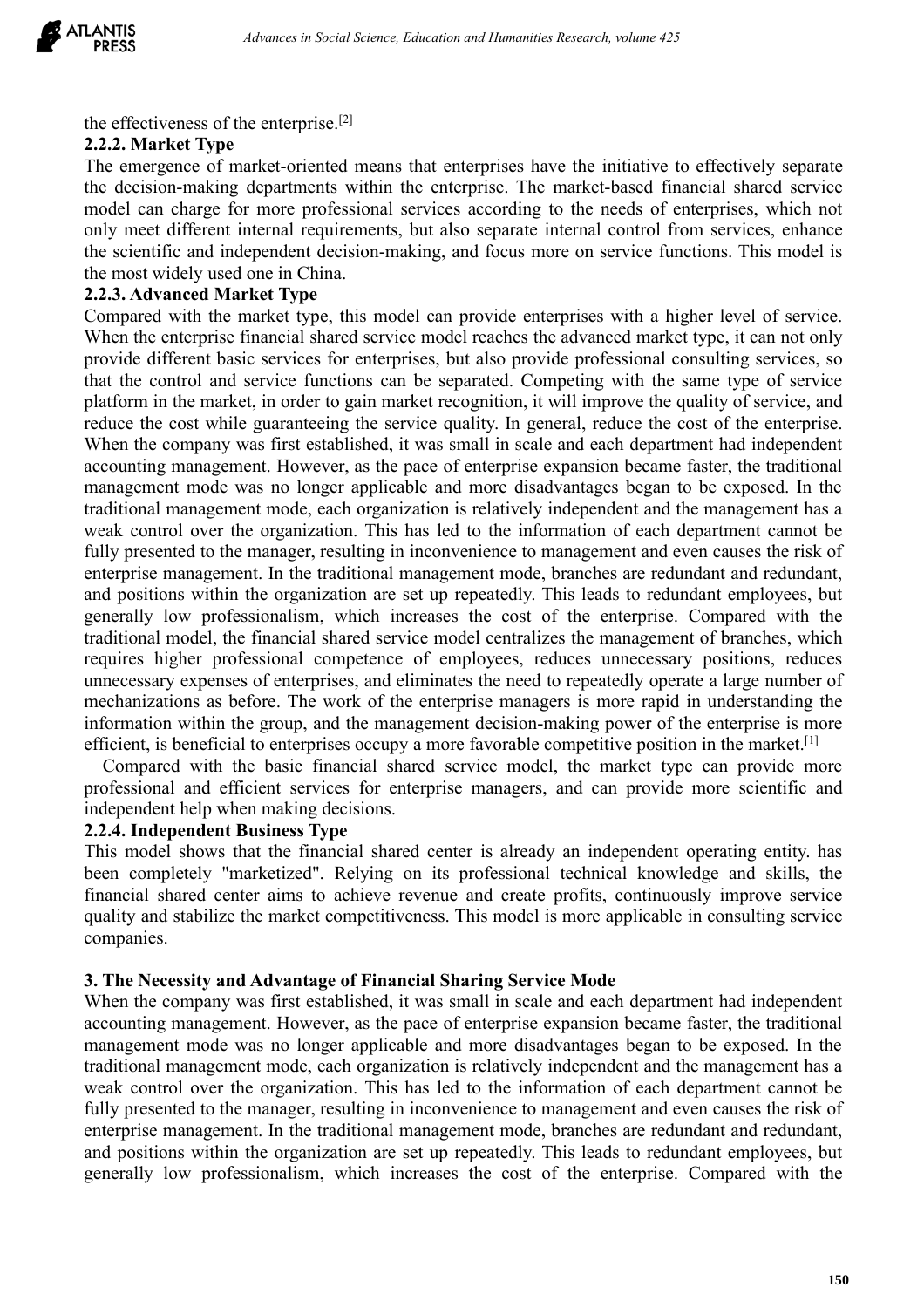*Advances in Social Science, Education and Humanities Research, volume 425*<br> **Traditional model, the financial shared service model centralizes the management of branches, which**<br>
requires higher professional competence of *Advances in Social Science, Education and Humanities Research, volume 425*<br> **PRESS**<br> **Example 1998**<br> **Example 1999**<br> **Example 1999**<br> **Example 1999**<br> **Example 1999**<br> **Example 1999**<br> **Example 1999**<br> **Example 2019**<br> **Example** LANTIS<br> **PRESS**<br> **RESS**<br> **RESS**<br> **EXELVISTS Advances** in Social Science, Education and Humanities Research, volume 425<br> **COMENTISTS**<br> **EXELVISTS:**<br> **EXELVISTS:**<br> **EXELVISTS:**<br> **EXELVISTS:**<br> **EXELVISTS:**<br> **EXELVISTS:**<br> **EXE** LANTIS<br> **PRESS** *Advances in Social Science, Education and Humanities Research, volume 425*<br> **Traditional model, the financial shared service model centralizes the management of branches, which<br>
requires higher professiona EXECT:** Advances in Social Science, Education and Humanities Research, volume 425<br> **PRESS**<br> **EXECT:** THE MAN INTERT TO CONSULTED THE MAN INTERTATION INTERTATION IN THE MAN INTERTATION SURFALL THE MOREON THE MOREON THE MOR LANTIS<br>**PRESS** *Advances in Social Science, Education and Humanities Research, volume 425*<br>traditional model, the financial shared service model centralizes the management of branches, which<br>requires higher professional co Advances in Social Science, Education and Humanities Research, volume 425<br> **Advances in Social Science, Education and Humanities Research, volume 425**<br>
ditional model, the financial shared service model centralizes the man **EXECTS**<br>**EXECTS** Advances in Social Science, Education and Humanities Research, volume 425<br> **Exercity** and complement of the professional competence of employees, reduces unnecessary epositions, reduces<br>
unnecessary expen **LANTIS**<br>**PRESS** *Advances in Social Science, Education and Humanities Research, volume 425*<br> **Caracterizational model**, the financial shared service model centralizes the management of branches, which<br>
requires higher pro traditional model, the financial shared service model centralizes the management of<br>requires higher professional competence of employees, reduces unnecessary p<br>unnecessary expenses of enterprises, and eliminates the need t traditional model, the financial shared service model centralizes the management of branches, which<br>requires higher professional competence of employees, reduces unnecessary epositions, reduces<br>unnecessary expenses of orte

advantages:

traditional model, the financial shared service model centralizes the management of branches, which<br>requires higher professional competence of employees, reduces unnecessary positions, reduces<br>unnecessary expenses of enter traductional model, the imancial shared extreme model centralizes the management of branches, when<br>trequires higher professional competence of employees, reduces unnecessary positions, reduces<br>unnecessary expenses of enter relutions<br>
interventional completience of emproperate, relucies undercostary positions, relucies<br>
unnecessary expenses of enterprises, and eliminates the need to repartedly operate a large number of<br>
mechanizations as befo uncecessary expenses or enterprises, and cummates une necessary expected your at ange numero-<br>imechanizations as before. The work of the enterprise managers is more rapid in understanding the<br>information within the group, mechanizations as ociety. In work of the enterptise manages is more appear in uncerstanding the<br>information within the group, and the management decision-making power of the enterprise is more<br>efficient, is beneficial to e mormanon wunnin the group, and the management decision-mataking bower of the enterprise is more enterprises occupy a more favorable competitive position in the market.<br>Based on what we have learned above we understand the erelection, is onethered to enterpies occupy at more iavorable competitive position in the market.<br>
Have for the number of the stattered are the financial sharing service model, and with the popularity of the financial sha Biskal on what we have teamed above we understand une necessity of imperintming in the mancial<br>sharing service model, and with the popularity of the financial sharing service model at home and<br>abroad, through the analysis sharm gevice mode, and wind the popularity of the inhancial sharm gevice model at nome and abavad, through the analysis of a large number of cases, we have summarized the following advantages:<br> **3.1. Reduce Costs, Improve** able and through the establishment of financial shared service model, with the previous advantages:<br> **3.1. Reduce Costs, Improve Efficiency and Quality**<br>
Low cost and high efficiency are the purpose of the financial shared avantages.<br>
and Roduce Costs, Improve Efficiency and Quality<br>
Low cost and high efficiency are the purpose of the financial shared and repeated, the configuration is<br>
unneasonable, the presonnel cost is high, and the work 5.1. **Exercite Costs, improve Entrientey and Quality** of the financial shared model, while the previous financial management model, the organization is scattered and repeated, the configuration is unreasonable, the person Low cost and mgn enticlency are the purpose of the infinancial rifunancial management model, the organization is scattered an unreasonable, the personnel cost is high, and the work efficiency financial positions, and the mancial management model, the organization is scattered and repeated, the coming<br>unreasonable, the personnel cost is high, and the work efficiency is low. After the establis<br>the financial shared service model, all departme unesosmone; ure pessonne cost is mgn, and us wow enciclency is tow. Arter the establismment of the financial positions, and the financial vork was centralized. As a result, the demand for in-service personnel was reduced, through the financial marked service model, an department of the enterprise chimated the relatively simple the financial positions, and the financial vork was centralized. As a result, the demand for in-service personnel w mancial positions, and the mancial was centural work was centural cost a result, the demant of m-service<br>personnel was reduced, the labor costs were greatly reduced, and the scale benefits were<br>expanded.Ford is the world' personnel was requied, the tao of osses were greatly required, and the seare oentils were proported, and the samplement a financial shared service model, reducing the number of 14,000 financial personnel staff scattered ar

expantation is the worlds instrellation to implement a infactor and is exere to content and the world b 3,000, but the 3,000 financial staff can serve 300,000 Ford employees can provide financial services for 300,000 ford requiring the minitor of 14,000 tinancial personnel stati scattered around the world to 2,000, but the<br>3,000 financial staff can serve 300,000 Ford employees can provide financial services for 300,000<br>ford employees and \$1 5,000 infinderal start end service 500,000 roter enjoyees can provide inancial services ior 500,000 roter end standard service model, the communication speed between headquarters and branch offices will be greatly accelera for employees and 512.5 billion salso susfites, which greatly reduces start costs. In addit through the establishment of financial shared service model, the communication speed between headquarters and branch offices will through the establishment of mancial shared service model, the communication<br>headquarters and branch offices will be greatly accelerated, the information trans<br>create more efficient, and the work efficiency and quality of meand and the work of the enterprise scale, the mornino of the enterprises of the enterprise.<br>
The enterprise and other of the enterprise scale of employees will also be improved, which will<br>
create more benefits for the e more entient, and the work entienciey and quality of employees will also be improved, which will create more benefits for the enterprise.<sup>[3]</sup><br>3.2. Improve the Financial Management Ability of Enterprises<br>The financial shar create more benefits for the emerphies.<sup>167</sup><br>**3.2. Improve the Financial Management Ability of Enterprises**<br>The financial shared service model adapts the financial process and the company's business process<br>through reengin 3.2. Improve the r mancical Waral permet Monity of Lenterprise<br>SC. Improve in the enterprise and the company's business process<br>through reengineering the financial process. The two complement each other, making the financi

The mancial sinarce service model adaps ine inmicial process and ue company soussines process<br>through reangineering the financial process. The two complement each other, making the financial<br>process more efficient and fast mough reempencing un tunnelar process. In e wo complement can outer, making the time<br>process more efficient and faster, then improving the financial management ability and level of the<br>enterprise. The head office manages i process more enterent and raster, then improving the intantical management anomy and level of the cost. The head office manges its branch companies more conveniently, and the branch can be real-time monitoring, which can l enterpies. In enear other and more stable, then it will provide better market operators, and the othach can better monitoring, which can be the from an one of financial management mode have higher requirements on the profe real-time monitoring, which can be information flow efficient and as<br>financial management mode have higher requirements on the professi<br>The high-end professional financial personnel can provide more stric<br>enterprises, whic mancial management mode nave nigher requirements on the pro-<br>The high-end professional financial personnel can provide more<br>enterprises, which is also beneficial to the management of enterpri<br>3.3. Promoting the Expansion o The man-end processional inancial presioned random provide more strict and standardized services for<br>enterprises, which is also beneficial to the management of enterprises.<br> **3.3. Promoting the Expansion of Enterprise Scal** enerpieses, will on the expansion of the management of enterprises.<br>
S.3. Promoting the Expansion of Enterprise Scale, the business of the enterprise becomes more complex, so<br>
With the expansion of the enterprise scale, th 3.3. Promoting the Expansion of Enterprise Scale<br>With the expansion of the enterprise scale, the business of the<br>the corresponding subsidiary will be established, and the head<br>functional departments in the subsidiary to r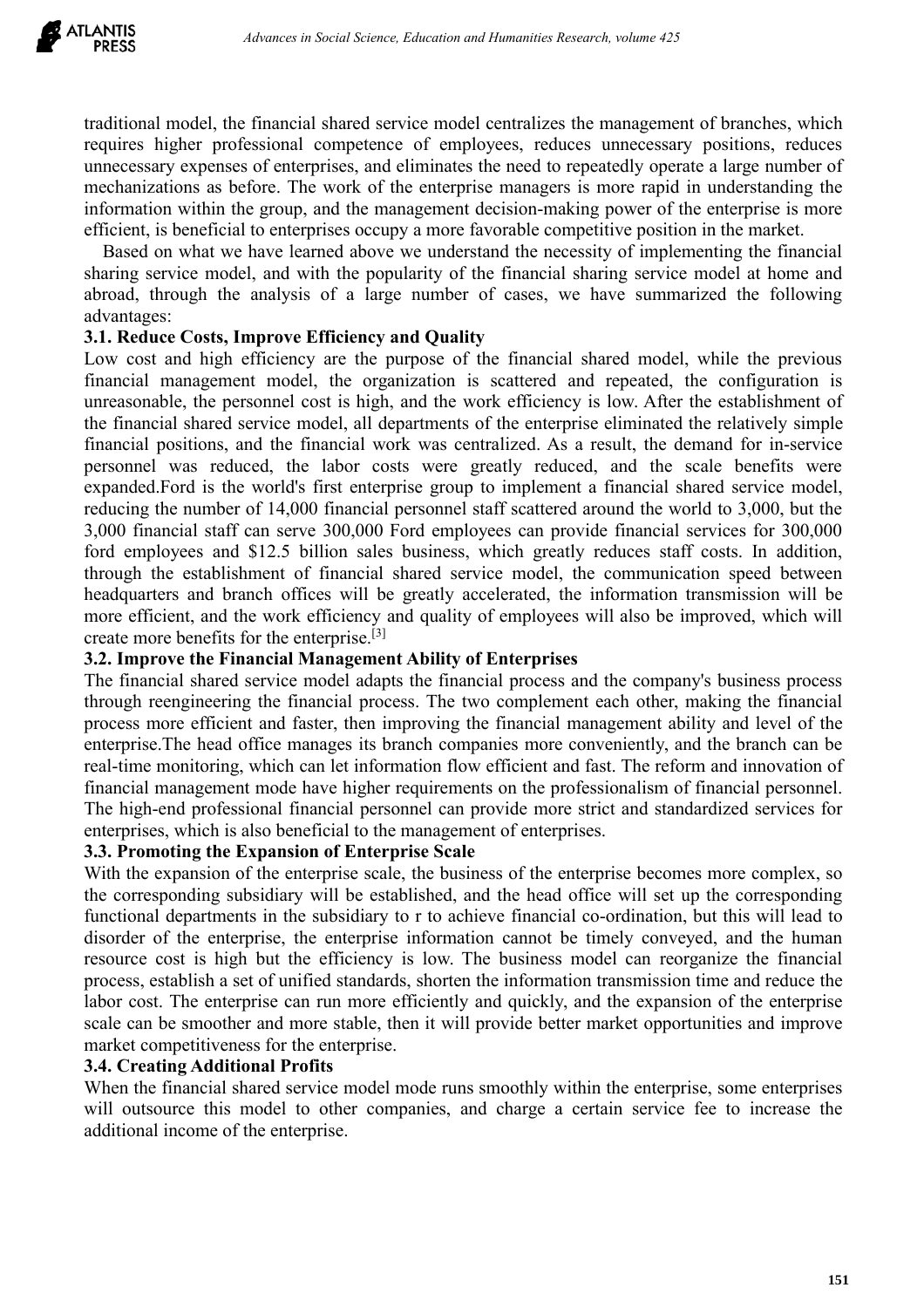Advances in Social Science, Education and Humanities Research, volume 425<br>**4. The Basic Process of Enterprise Group's Financial Shared Service Mode**<br>To establish a financial shared service model, we need to be fully prepar *Advances in Social Science, Education and Humanities Research, volume 425*<br> **4. The Basic Process of Enterprise Group's Financial Shared Service Mode**<br>
To establish a financial shared service model, we need to be fully pr *Advances in Social Science, Education and Humanities Research, volume 425*<br>**4. The Basic Process of Enterprise Group's Financial Shared Service Mode**<br>To establish a financial shared service model, we need to be fully prep **EXECT:** Advances in Social Science, Education and Humanities Research, volume 425<br>**4. The Basic Process of Enterprise Group's Financial Shared Service Mode**<br>To establish a financial shared service model, we need to be ful **LANTIS** *Advances in Social Science, Education and Hume*<br>**PRESS** *Advances in Social Science, Education and Hume*<br>**4. The Basic Process of Enterprise Group's Financial S**<br>To establish a financial shared service model, we

Advances in Social Science, Education and Humanities Research, volume 425<br> **The Basic Process of Enterprise Group's Financial Shared Service Mode**<br>
establish a financial shared service model, we need to be fully prepared. **EXECT:** Advances in Social Science, Education and Humanities Research, volume 425<br>**4. The Basic Process of Enterprise Group's Financial Shared Service Mode**<br>To establish a financial shared service model, we need to be fu **1ANTIS**<br> **Advances in Social Science, Education and Humanities Research, volume 425**<br> **4. The Basic Process of Enterprise Group's Financial Shared Service Mode**<br>
To establish a financial shared service model, we need to *Advances in Social Science, Education and Humanities Research, volume 425*<br>**4. The Basic Process of Enterprise Group's Financial Shared Service Mode**<br>To establish a financial shared service model, we need to be fully prep **EXENT FRESS**<br>**EXECUTE:** Anothers in social science, Eatacation and Financial Shared Service Mode<br>To establish a financial shared service model, we need to be fully prepared. This model is a project<br>that requires a lot of The Basic Process of Enterprise Group's Financial Shared Service Mode<br>
establish a financial shared service model, we need to be fully prepared. This model is a project<br>
at trequires a lot of manpower, material resources,

4. The Basic Process of Enterprise Group's Financial Shared Service Mode<br>To establish a financial shared service model, we need to be fully prepared. This model is a project<br>that requires a lot of manpower, material resour **4. The Basic Process of Enterprise Group's Financial Shared Service Mode**<br>To establish a financial shared service model, we need to be fully prepared. This model is a project<br>that requires a lot of manpower, material reso 4. The **paster Process of Enterprise Group s** Financial strated Service Model is a project To establish a financial shared service model, we need to be fully prepared. This model is a project that requires a lot of manpowe To establish a minicial shared vivent model, we need to to unity prepared. This modes is a project<br>that requires a lot of manpower, material resources, financial resources and time. This is not a simple<br>matter for any comp that requires a fot of manpower, material resources, infinited matter for any company. So before implementing the finishould consider all aspects.<br>
In the first step, the enterprise group should set up a special guidance o the rive for my compute model and shared service model, enterprise<br>that is the the enterprise group should set up a special inspection and reform team under the<br>dance of the company's main leaders to dig deep into the inte Solution to find the same time special inspection and reform team under the guidance of the enterprise group should set up a special inspection and reform team under the guidance of the company's main leaders to dig deep i In the thist step, the enterprise group should set by a special inspection and cloim claim<br>guidance of the company's main leaders to dig deep into the internal organization of the enterprise,<br>understand the current busines understand the current business conduons, organizational structure, and financial processes of the enterprises that started to use financial sharing service model in the early years.<br>The second step, combined with the fina enterprise, and rind out the derictencies. At the same enterprises that started to use financial sharing servi<br>The second step, combined with the financiestablishes a financial shared service model, mobil<br>and sets up relev enterprises that statted to use inflancial sharm givette model in the cany years.<br>The second step, combined with the financial accounting characteristics of the company,<br>establishes a financial shared service model, mobili In second step, comonced with the intantial accounting characteristics of the company<br>establishes a financial shared servic model, mobilizes the enthusiasm of the company's employes,<br>and sets up relevant job recruitment. I

estatomises a unraria state stevic motor, motonizes the enunistation of the company sempoyees,<br>and sets up relevant job recultment. In the process of establishing the financial shared service model,<br>the reconstruction of f and sets up televant Joo eccludiment. In the plocess or establishing the imalicial stated service model,<br>the reconstruction of financial process is the key point. The financial amontoring, voucher<br>processing, inventory fun the reconstruction of infinicial process is the key point. The final<br>enterprise's receivables and payables, inventory management,<br>processing, inventory find<br>The process is the basis of the implementation efficiency of the enterprise's receivables and payables, inventory<br>processing, inventory fund<br>The process is the basis of the implementation effic<br>the same time, different enterprises have various pro<br>financial shared service model must con processing, inventory unit<br>The process is the basis of the implementation efficiency of the financial shared service model. At<br>the same time, different enterprises have various processes of financial scounting. Therefore,

The process is the basis of the imperimetuation entiencely of the mancial stared service model. At the same time, different enterprises have various processes of financial accounting. Therefore, the financial shared servic Interior and structure. The financial personnel will be streamlined, the single business of the enterprise.<br>
5. Risks of Financial Shared Service Models for Enterprise Groups<br>
5.1. Process Risk<br>
5.1. Process Risk<br>
The purp Infiancial shared service model must conform to the actual business of the enterprise.<br> **5. Risks of Financial Shared Service Models for Enterprise Groups**<br> **5.1. Process Risk**<br>
The purpose of financial process reengineeri **5. Risks of Financial Shared Service Models for Enterprise Groups**<br>**5.1. Process Risk**<br>The purpose of financial process reengineering is to standardize, specialize, and standardize the<br>processes, but it is not simple, the S. KISS of Financial started Service Modes for Enterprise Groups<br>
S.1. Process Risk<br>
The purpose of financial process reengineering is to standardize, specialize, and standardize the<br>
processes, but it is not simple, there 5.1. Process Kissk<br>The purpose of financial process receptineering is to standardize, specialize, and standardize the<br>processes, but it is not simple, there is always some risks failure in the process of reengineering. If The puppose of mancial plocess reengineering is to standarize, specialize, and<br>the processes, but it is not simple, there is always some risks failure in the process of r<br>the processe, design is unreasonable, it may lead t processes, but it is not simple, there is always some<br>the processes, but it is not simple, there is always some<br>the process design is unreasonable, it may lead to ur<br>which ultimately result in low efficiency, lengthy<br>desig In the financial sharing such a measured requires higher than the precise of the system, which ultimately result in low efficiency, lengthy process and high cost. Therefore, the process design is the core of process reengi where the constrained in the formulation of the financial scharing results. Therefore, the process design is the core of process reengineering.<br>
5.2. Personnel Risk<br>
The implementation of the financial shared services mode design is une core of process receiptionering.<br>
S.2. Personnel Risk<br>
The implementation of the financial shared services model will lead to the change of the original<br>
starf distribution, then influences and bring great ch 5.2. **Personne KISK**<br>
SCLA **PERT ACCONDENT ACCONDENT CONDUM** THE STANDUM CONDICTION THE INTERNATE THE INTERNATE ACCOUNT THE STANDUM STATE THE INTERNATE THE INTERNATE THE INTERNATE IN THE INTERNATE INTERNATE IN THE INTERNA The impenential on the mancial shared sevices indet in each of the different information of the financial structure. the financial personnel will be streamlined, the single business accounting will be transformed into a co **STAT distribution**, then influences and bring great ch<br>structure. the financial personnel will be streaml<br>transformed into a comprehensive compound accour<br>financial personnel will be asked. Higher requiremen<br>switching or structure. In tinancial personner with os streamlined, the single business accounting with os transformed into a comprehensive compound accounting, and the higher professional quality of the financial personnel will be ask

transformed move components we compourate coming, and une mager protessional quarity or increase. In a district in process is going to increase. In addition, the financial personnel switching or reduction, the mobility of mancial presonner win to easket. Higher requirements, this win create the risk of interaction, the financial staff<br>may have certain psychological rejection to the new management mode, so in a short period of time,<br>it may switching of reduction, the mounting of employees is song to increase. in addition, the innancial start<br>may have certain psychological rejection to the new management mode, so in a short period of time,<br>it may lead to an i may nave certain psychological rejection to the new management mode, so in a short perture it may lead to an increase in the cost of human resources.<br> **5.3. Systemic Risk** The financial sharing service model requires high It may lead to an increase in the cost of numan resour<br>**5.3. Systemic Risk**<br>The financial sharing services is to have a unified<br>premise of sharing services is to have a unified<br>domestic enterprises do not have a unified sy 5.5. System CRIM The implementation of financial shared service model, centralizing all branches of sharing services is to have a unified enterprise system platform. At present, most domestic enterprises do not have a unif